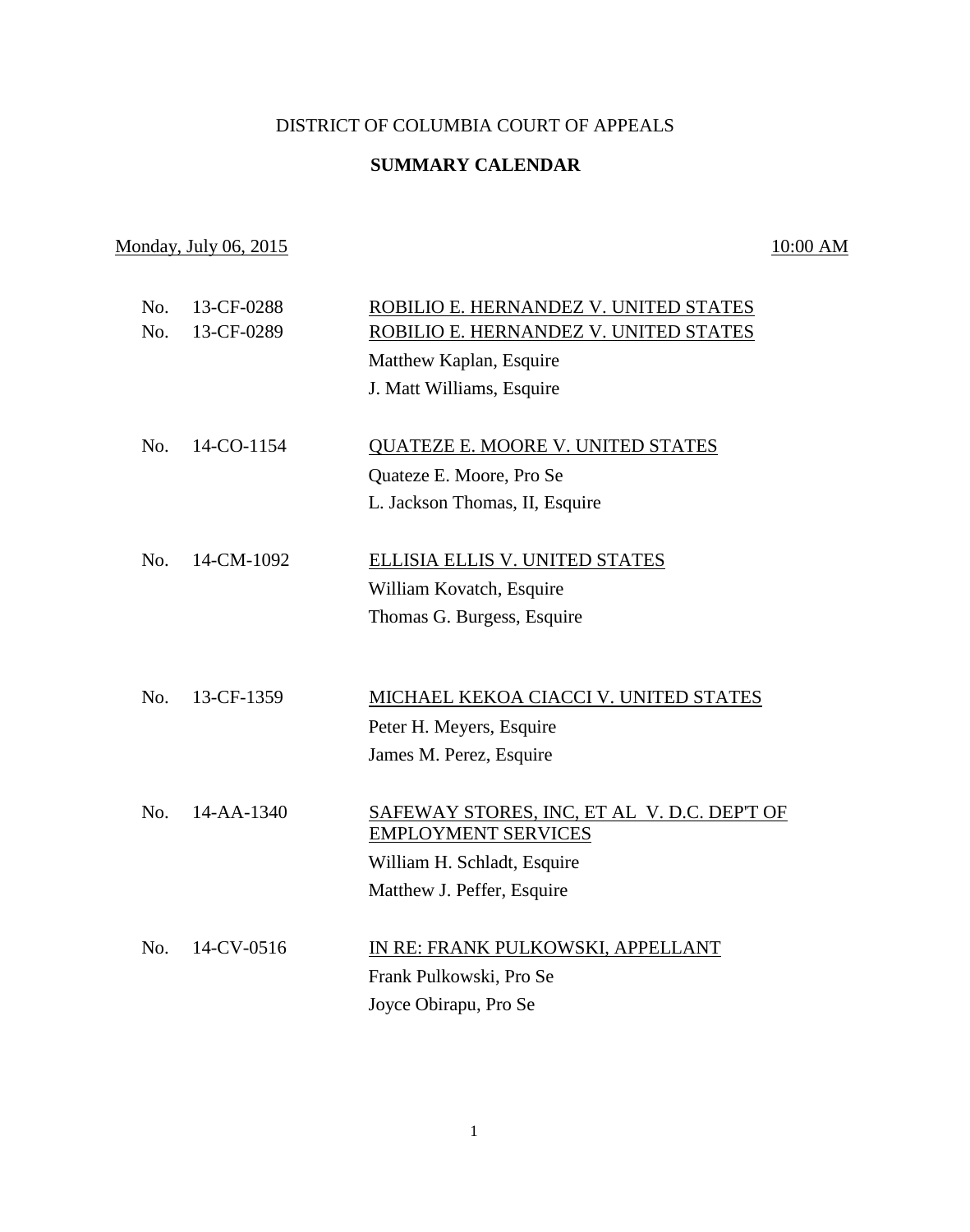## Monday, July 06, 2015 12:00 PM

| No. | 14-FM-0099            | ADILAH L. BILAL V. KHALIL I. BILAL<br>Adilah L. Bilal, Pro Se<br>Khalil I. Bilal, Pro Se         |
|-----|-----------------------|--------------------------------------------------------------------------------------------------|
| No. | 14-CM-0160            | <b>SALVADOR VENTURA V. UNITED STATES</b><br>Matthew C. Leefer, Esquire<br>John Cummings, Esquire |
| No. | 14-CM-0874            | <b>VIRGIL K. WERTS V. UNITED STATES</b><br>Sean R. Day, Esquire<br>Edward G. Burley, Esquire     |
| No. | 13-CF-1442            | TRENT K. SMITH V. UNITED STATES<br>Benjamin Brooks, Esquire<br>J. Matt Williams, Esquire         |
| No. | 14-CM-1117            | JERRY HICKERSON V. UNITED STATES<br>Joseph Mokodean, Esquire<br>Vanessa Goodwin, Esquire         |
| No. | 14-CM-1119            | <b>JULIUS MILLER V. UNITED STATES</b><br>Jeffrey L. Light, Esquire<br>Ann K. H. Simon, Esquire   |
|     | Monday, July 06, 2015 | 2:00 PM                                                                                          |
| No. | 14-AA-0866            | NINA ELLIS-MCMILLAN V. KIDS ARE PEOPLE TOO<br>Nina Ellis-McMillan, Pro Se                        |
| No. | 14-CV-1128            | KEITH EASTON V. KEITH MANLEY<br>Keith Easton, Pro Se<br>John J. Murray, Esquire                  |